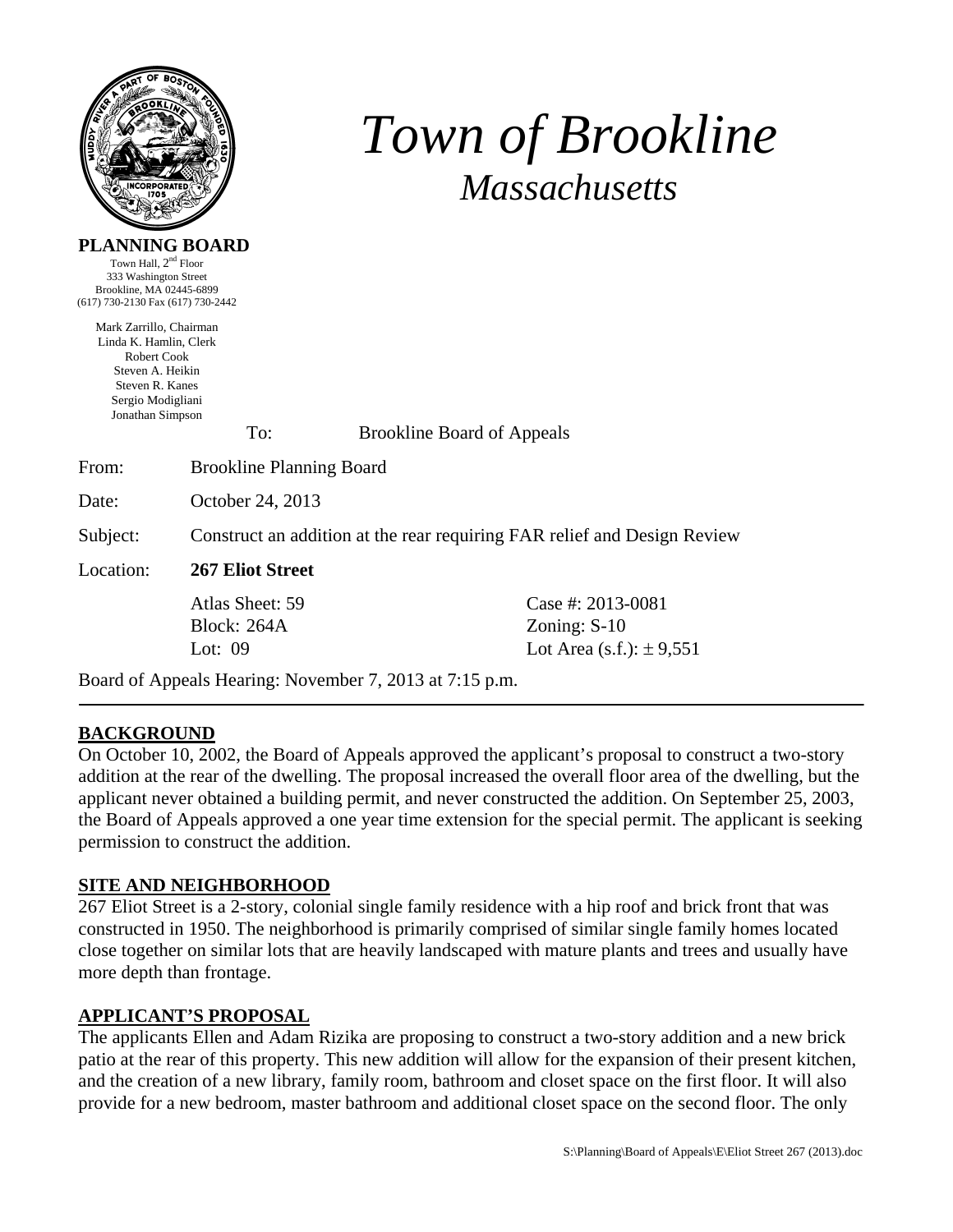work not at the rear of the property will be the enlarging of an existing shed dormer over the front of the garage.

# **FINDINGS**

**Section 5.09.2.j** – Community Environmental Impact and Design Review

Any addition to a structure for which a special permit is requested pursuant to Section 5.22, requires a special permit under Section 5.09. All of the standards in Section 5.09.4 have been met and comments on the most relevant follow:

Section 5.09.4.a – Preservation of Trees and Landscape – The landscape will be preserved in its natural state insofar as practicable by minimizing tree and soil removal, and any grade changes will be consistent with the general appearance of neighboring developed areas. No trees will be removed as a result of this small addition. Soil being removed is only for foundations and the landscape is not being altered. New planting beds will be used to frame the proposed brick patio at the rear of the building.

Section 5.09.4.b – Relation of Buildings to Environment – The proposed addition significantly enhances the rear elevation of the property and is not very visible from adjacent properties. The dormer over the front of the garage, which is being slightly enlarged, affects the front elevation of the house and can be seen from the street. The rear will not be visible from the street. The roofline of the proposed addition matches existing eave lines and the hip style of the existing roof. The building is no larger, and in many cases smaller, than neighboring single family houses.

Section 5.09.4.c – Open Space – The proposed addition and patio will not negatively impact open space on the property. The patio and additional open space is expected to be attractively designed.

| <b>Floor Area</b>       | <b>Allowed</b> | <b>Existing</b> | <b>Proposed</b> | <b>Finding</b>  |
|-------------------------|----------------|-----------------|-----------------|-----------------|
| <b>Floor Area Ratio</b> | .30            |                 | .36             |                 |
| (% of allowed)          | $100\%)$       | (103%)          | (120%)          | Special Permit* |
| Floor Area (s.f.)       | 2,865          | 2,993 s.f.      | $3,520$ s.f.    |                 |

#### **Section 5.20** – Floor Area Ratio **Section 5.22.3.b.1.b** – Exception to Floor Area Ratio Regulations for Residential Units

\* Under Section 5.22.b.1, a special permit may be granted for an exterior addition not to exceed the permitted gross floor area by more than 20%. The proposed two-story addition will create 527 s.f. of habitable space, and the area of the exterior addition is 20% of the allowed gross floor area.

## **PLANNING BOARD COMMENTS**

The Planning Board has no objection to this proposed two-story addition. The proposed new construction will be in the rear yard of this property and meets the required side yard and rear yard setbacks for this district. In addition, it will not be visible from the street, with the exception of the enlargement of the dormer over the garage.

## **Therefore, the Planning Board recommends approval of the plans by Bee Howes Architect, dated 8/12/13, subject to the following conditions:**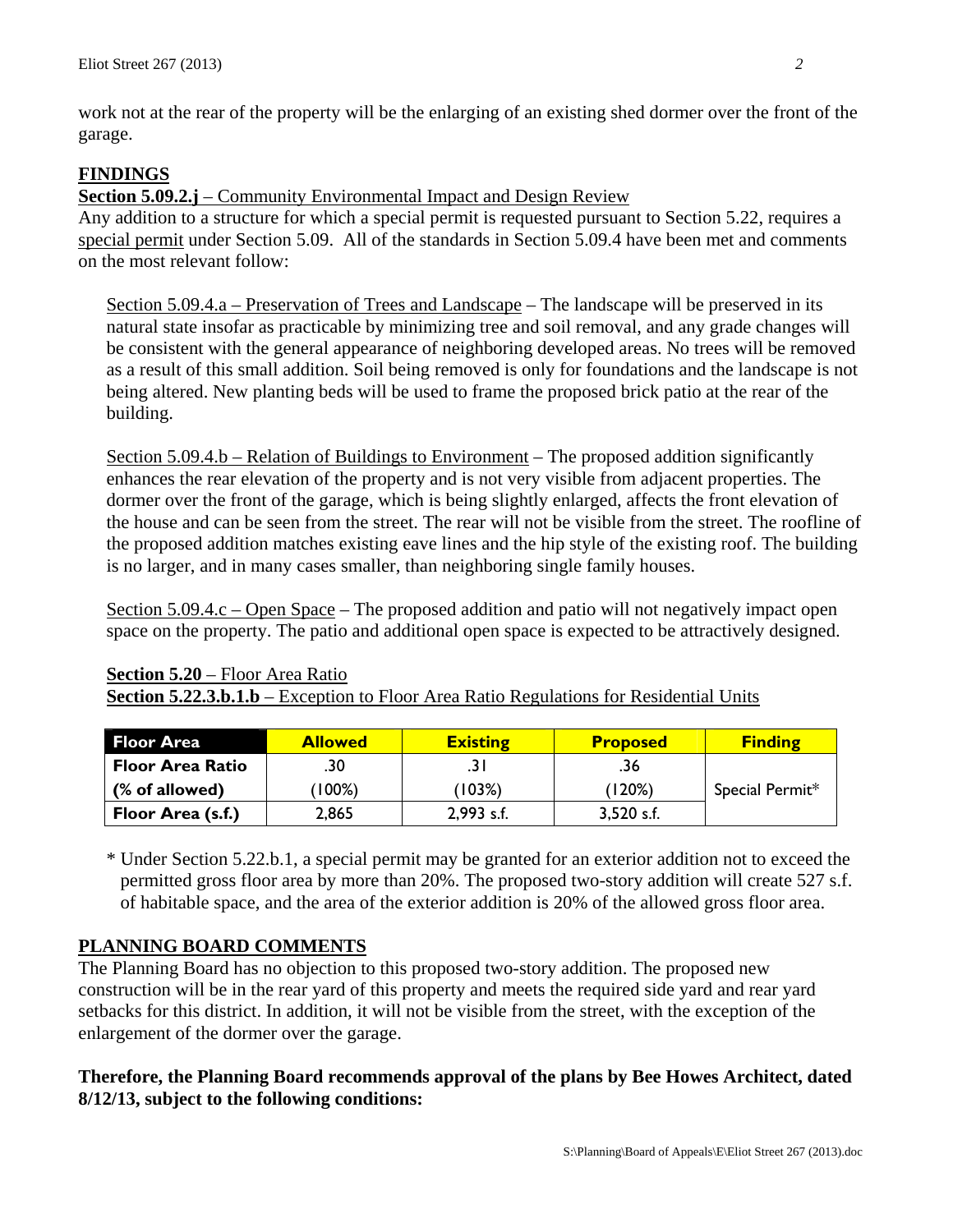- 1. Prior to the issuance of a building permit, a final site plan, final floor plan, and final elevations shall be submitted, subject to the review and approval of the Assistant Director of Regulatory Planning.
- 2. Prior to the issuance of a building permit, the applicant shall submit to the Building Commissioner for review and approval for conformance to the Board of Appeals decision: 1) a final site plan stamped and signed by a registered engineer or land surveyor; 2) final building elevations stamped and signed by a registered architect; and 3) evidence that the Board of Appeals decision has been recorded at the Registry of Deeds.



Front façade

*3*

*tcr*